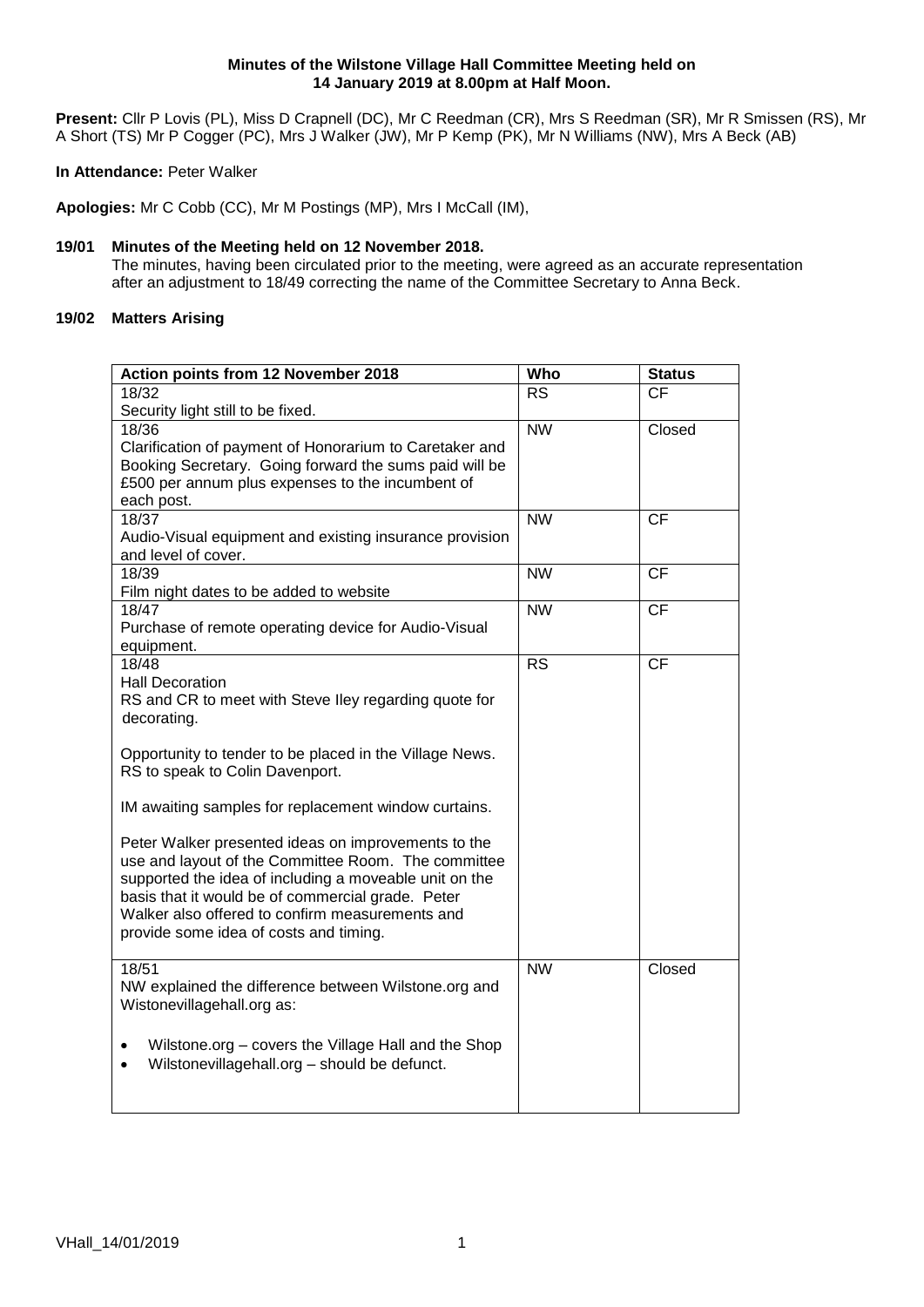#### **19/03 Treasurer's Report**

| <b>Balances</b>     | 12 Nov 2018 |
|---------------------|-------------|
| Current             | £1,703.37   |
| Deposit             | £13,898.14  |
| <b>Money Market</b> | £18,179.45  |
| Petty cash          | £436.74     |
| Awaiting paying in  | £0.00       |
|                     | £34,217.70  |
| Outstanding bills   | £0.00       |
| Unpaid cheques      | £0.00       |
| <b>Total funds</b>  | £34,217.70  |

The provision of a grant for the Audio-Visual equipment should result in a cost neutral purchase. The Treasurer anticipates a further £5700 to be raised this financial year.

#### **19/04 Past Events**

The Mama Mia film night was a great success.

#### **19/05 Future Events**

**Film Night** – Friday 18th January, The Guernsey Literary and Potato Peel Pie Society. Licence for the bar, and the alcohol to supply it, have been obtained. PC to source food.

PC to confirm future dates.

**Tambourine Jerk** to play on Saturday 2nd February, as a Fundraiser for Long Marston School. Licence for bar in place.

**Barn Dance –** Saturday 9th February. The committee agreed to waive the charge for the village hall as profits were expected to be donated to WVHC (as per last year).

**Village Event** – NW confirmed that the WVHC would act as banker for the Village Event. Regarding the hall's public liability insurance cover, NW stated that this was limited to the village hall and car park. DC agreed to look at options for public liability insurance to cover areas outside of these two locations.

CR has started the application for road closure. It was agreed that all money raised should be donated to the Save Our Shop fund.

# **19/06 Hall Lettings**

All OK and 2019 current regulars are signed up and diary up to date. Bookings beginning to pick up.

#### **19/07 Any Other Business**

PL informed the committee that he had resigned as councillor the previous week. The committee were unanimous in their decision to invite PL to continue as a member of the WVHC.

PK raised the issue of the way some patrons of the village hall are parking their cars. AS offered to speak to Kerry (Jazzercise). The committee agreed to add parking bay lines and no parking zones to the agenda for the next meeting.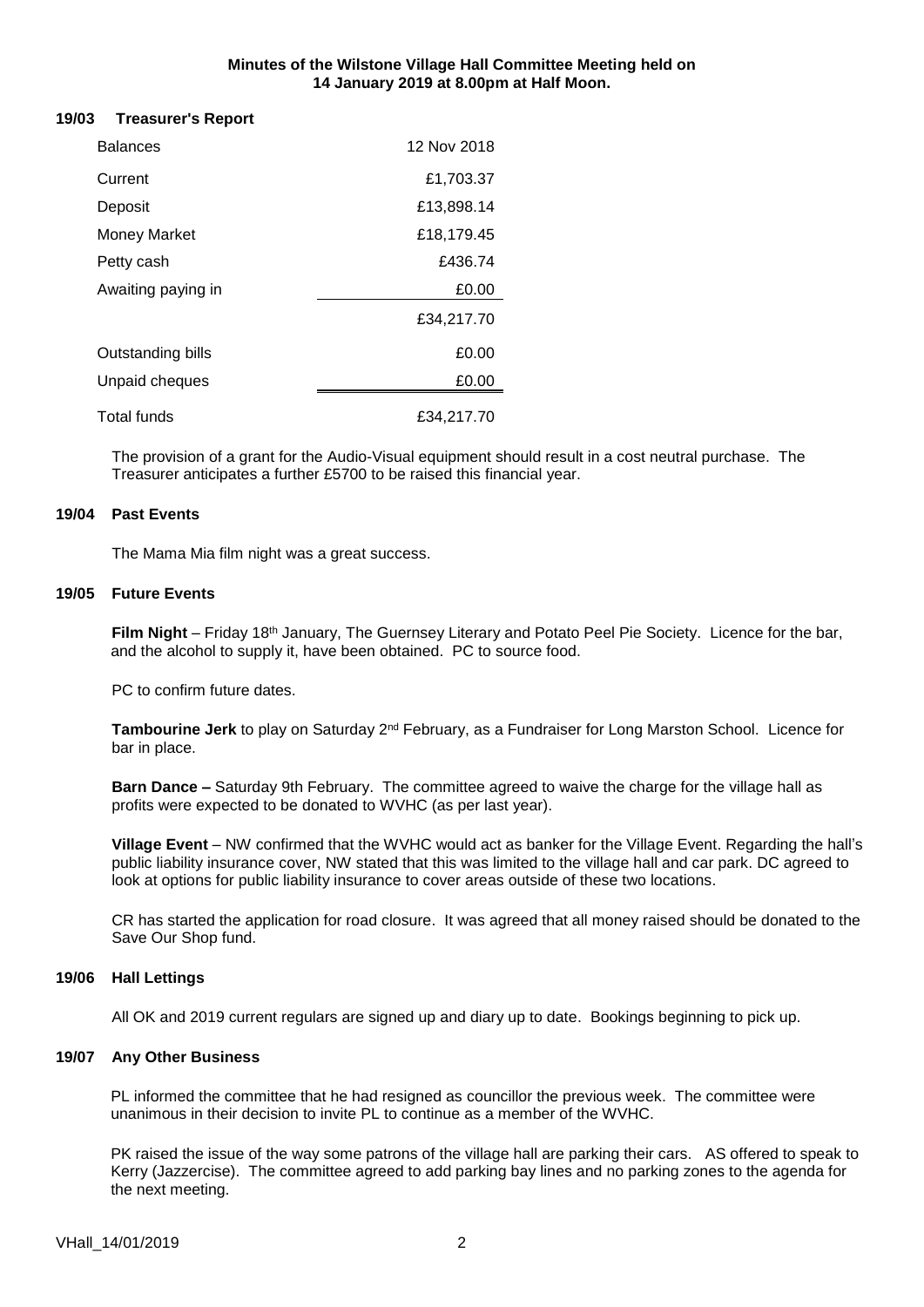CR advised the committee that a new litter bin, paid for by the Parish Council, would be installed in the Children's Playground area.

# **19/08 Date of next meeting**

11 th March 2019, at the Half Moon, 8pm.